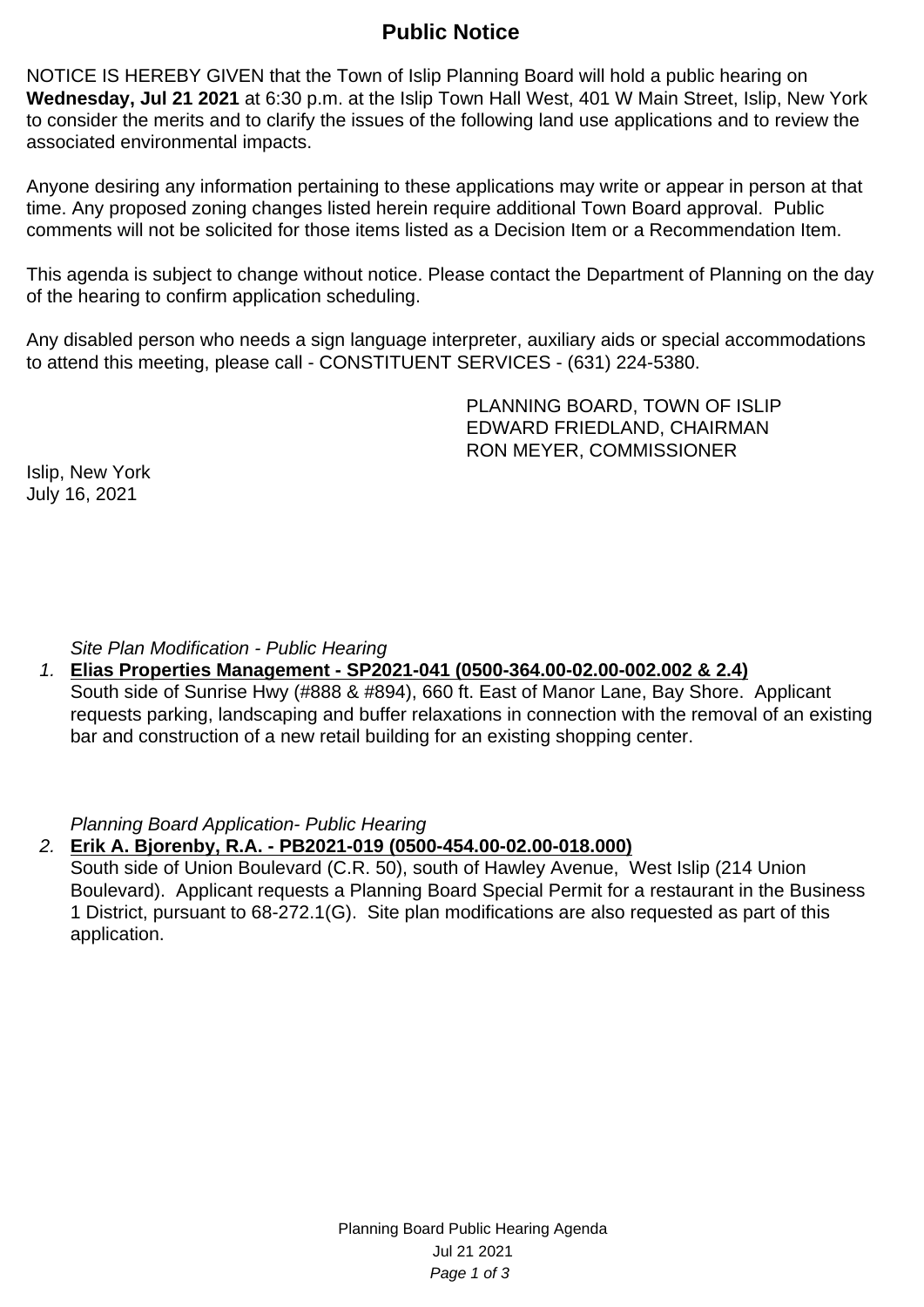#### Planning Board Application - Public Hearing

## 3. **Venture One Acquisitions, LLC - PB2021-021 (0500-146.00-01.00-001.000)**

Southeast corner of Veterans Memorial Highway (S.R. 454) and Crossways Avenue, Bohemia (2950 Veterans Memorial Highway). Applicant requests two Planning Board Special Permits for a warehouse and the outdoor overnight parking of registered vehicles as an accessory use to a warehouse, in the Industrial Corridor District pursuant to 68-466.1(B) & (E), respectively. Site plan modifications are also requested as part of this application.

#### Planning Board Application-Public Hearing

4. **Shrimpy's Burrito Bar of East Islip (Ryan DiPaola) - PB2021-023 (0500-347.00-03.00-047.000)** Southeast corner of East Main Street (S.R. 27A) and Meroke Lane East Islip (244 East Main Street). Applicant requests a Planning Board Special Permit for a restaurant in the Business 1 District, pursuant to 68-272.1(G). Site plan modifications are also requested as part of this application. **171to Bar of East Islip (Ryan DiPaola) - PB2021-023**<br>103.00-047.000)<br>per of East Main Street (S.R. 27A) and Meroke Lane East Islip (24<br>cant requests a Planning Board Special Permit for a restaurant in th

### Site Plan Modification - Decision Item

## 5. **IKA Gas Corp c/o Arif Anwar - SP2017-002 (0500-140.00-01.00-009.000)**

North side of Blacker Street and West side of Islip Avenue (S.R. 111) (#1560), Brentwood. Applicant requests parking, overall & front yard landscaping and buffer relaxations in connection with the legalization of an existing gas station and related site improvements.

### Major Subdivision - Final Approval

## 6. **Martinez Estates - MS2017-003 (0500-203.00-03.00-001.000 & 002.000)**

East side of American Boulevard, 198 ft. north of Bert Court, Brentwood (361 & 365 American Boulevard). Applicant requests Final Approval for a 6 lot major subdivision (2 existing homes, 4 new)

#### Major Subdivision - Bond Release

### 7. **Dilip Deokule - MS2013-004 (315.00-02.00-010.001 thru 010.012)**

West side of Third Avenue, 1,156.34 feet north of Sunrise Highway, Bay Shore. Applicant requests a full release of the Surety Bond and Cash Bond that remains in connection with the previously approved major subdivision